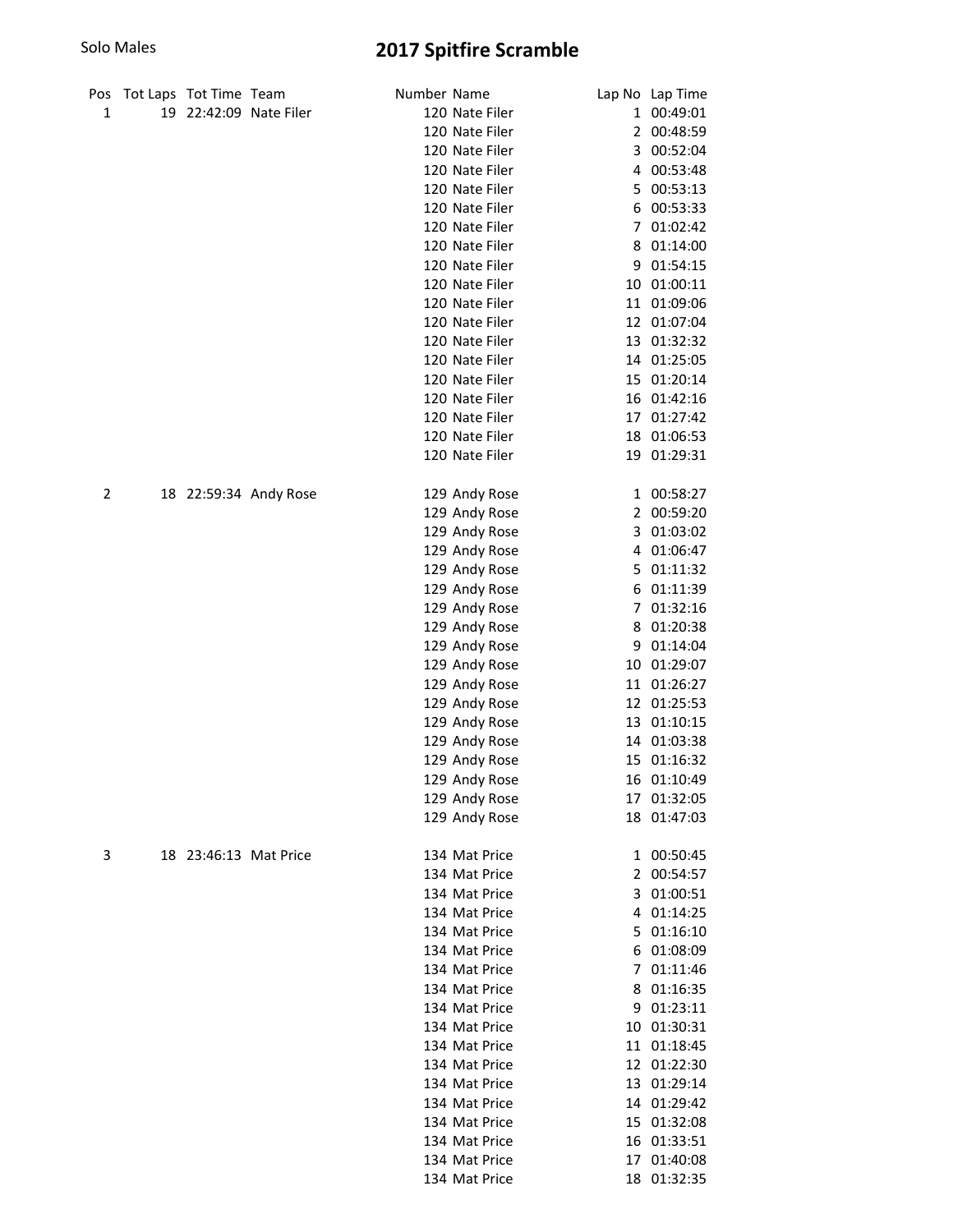| Pos | Tot Laps Tot Time Team |                          | Number Name |                  |                | Lap No Lap Time |
|-----|------------------------|--------------------------|-------------|------------------|----------------|-----------------|
| 4   |                        | 17 23:26:30 Karl Baxter  |             | 107 Karl Baxter  |                | 1 00:51:58      |
|     |                        |                          |             | 107 Karl Baxter  |                | 2 00:53:54      |
|     |                        |                          |             | 107 Karl Baxter  | 3              | 00:55:32        |
|     |                        |                          |             | 107 Karl Baxter  | 4              | 00:58:25        |
|     |                        |                          |             | 107 Karl Baxter  | 5.             | 01:03:42        |
|     |                        |                          |             | 107 Karl Baxter  | 6              | 01:04:50        |
|     |                        |                          |             | 107 Karl Baxter  | $\overline{7}$ | 01:33:24        |
|     |                        |                          |             | 107 Karl Baxter  | 8              | 01:12:45        |
|     |                        |                          |             | 107 Karl Baxter  | 9              | 01:17:20        |
|     |                        |                          |             | 107 Karl Baxter  | 10             | 01:31:57        |
|     |                        |                          |             | 107 Karl Baxter  |                | 11 01:29:30     |
|     |                        |                          |             | 107 Karl Baxter  |                | 12 01:31:41     |
|     |                        |                          |             | 107 Karl Baxter  |                | 13 01:28:47     |
|     |                        |                          |             | 107 Karl Baxter  |                | 14 01:38:47     |
|     |                        |                          |             | 107 Karl Baxter  |                | 15 01:46:39     |
|     |                        |                          |             | 107 Karl Baxter  |                | 16 02:06:26     |
|     |                        |                          |             | 107 Karl Baxter  |                | 17 02:00:53     |
|     |                        |                          |             |                  |                |                 |
| 5   |                        | 16 20:58:11 Andy Pittman |             | 131 Andy Pittman |                | 1 00:50:45      |
|     |                        |                          |             | 131 Andy Pittman |                | 2 00:54:57      |
|     |                        |                          |             | 131 Andy Pittman |                | 3 01:00:52      |
|     |                        |                          |             | 131 Andy Pittman |                | 4 01:14:24      |
|     |                        |                          |             | 131 Andy Pittman |                | 5 01:16:10      |
|     |                        |                          |             | 131 Andy Pittman |                | 6 01:08:09      |
|     |                        |                          |             | 131 Andy Pittman |                | 7 01:11:46      |
|     |                        |                          |             | 131 Andy Pittman |                | 8 01:16:33      |
|     |                        |                          |             | 131 Andy Pittman |                | 9 01:23:13      |
|     |                        |                          |             | 131 Andy Pittman |                | 10 01:29:34     |
|     |                        |                          |             | 131 Andy Pittman |                | 11 01:19:41     |
|     |                        |                          |             | 131 Andy Pittman |                | 12 01:22:31     |
|     |                        |                          |             | 131 Andy Pittman |                | 13 01:29:13     |
|     |                        |                          |             | 131 Andy Pittman |                | 14 01:29:38     |
|     |                        |                          |             | 131 Andy Pittman |                | 15 01:33:15     |
|     |                        |                          |             | 131 Andy Pittman |                | 16 01:57:30     |
|     |                        |                          |             |                  |                |                 |
| 6   |                        | 15 23:09:08 Mark Simmons |             | 115 Mark Simmons |                | 1 01:06:51      |
|     |                        |                          |             | 115 Mark Simmons |                | 2 01:12:07      |
|     |                        |                          |             | 115 Mark Simmons |                | 3 01:16:25      |
|     |                        |                          |             | 115 Mark Simmons |                | 4 01:19:21      |
|     |                        |                          |             | 115 Mark Simmons |                | 5 01:19:42      |
|     |                        |                          |             | 115 Mark Simmons |                | 6 01:18:51      |
|     |                        |                          |             | 115 Mark Simmons |                | 7 01:22:33      |
|     |                        |                          |             | 115 Mark Simmons |                | 8 01:23:06      |
|     |                        |                          |             | 115 Mark Simmons |                | 9 01:25:44      |
|     |                        |                          |             | 115 Mark Simmons |                | 10 01:37:06     |
|     |                        |                          |             | 115 Mark Simmons |                | 11 01:52:11     |
|     |                        |                          |             | 115 Mark Simmons |                | 12 01:43:22     |
|     |                        |                          |             | 115 Mark Simmons |                | 13 03:02:05     |
|     |                        |                          |             | 115 Mark Simmons |                | 14 01:34:56     |
|     |                        |                          |             | 115 Mark Simmons |                | 15 01:34:48     |
|     |                        |                          |             |                  |                |                 |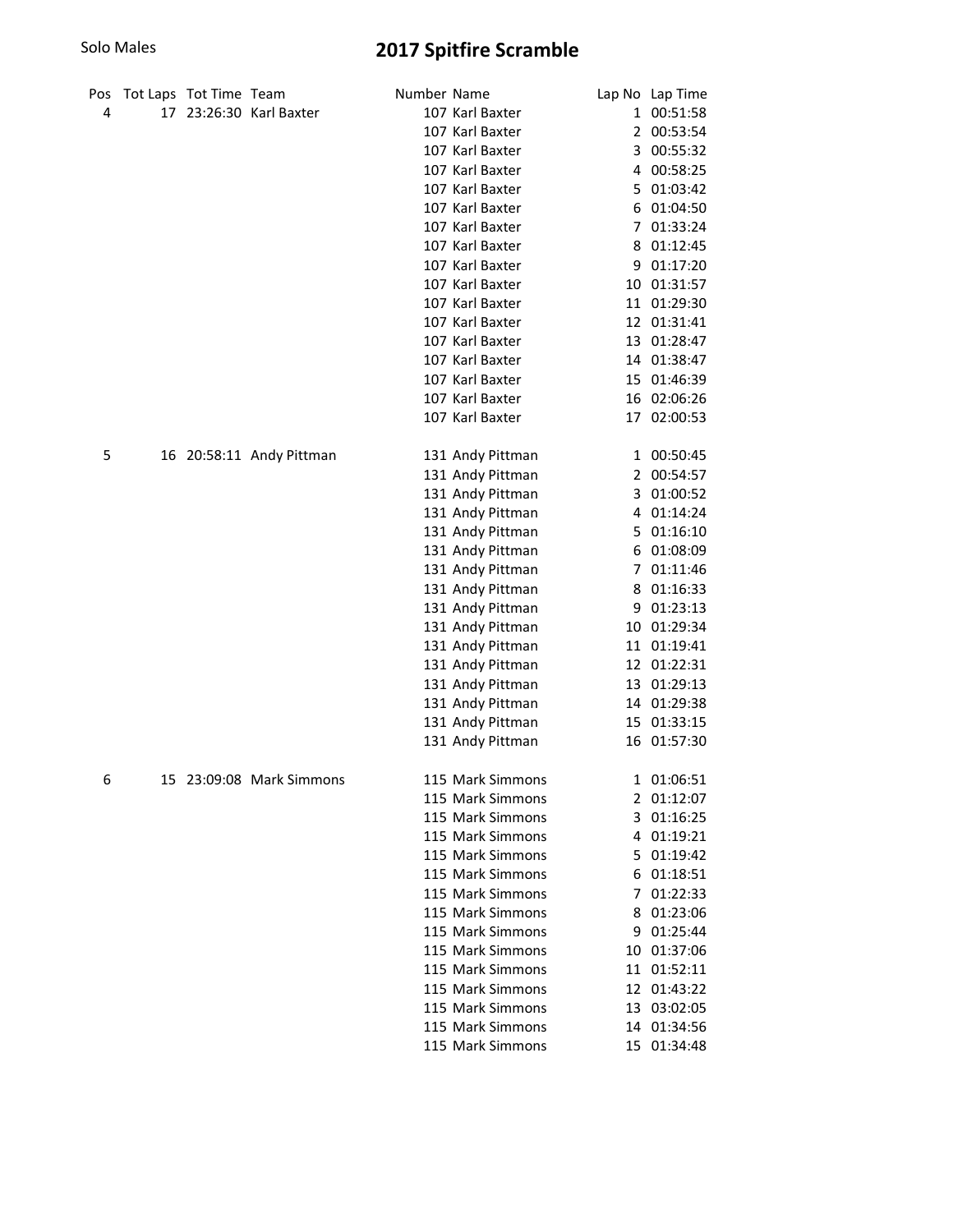| Pos | Tot Laps Tot Time Team |                           | Number Name |                   |    | Lap No Lap Time |
|-----|------------------------|---------------------------|-------------|-------------------|----|-----------------|
| 7   |                        | 15 23:46:17 Rory McLellan |             | 108 Rory McLellan |    | 1 00:55:10      |
|     |                        |                           |             | 108 Rory McLellan |    | 2 00:56:27      |
|     |                        |                           |             | 108 Rory McLellan |    | 3 01:06:09      |
|     |                        |                           |             | 108 Rory McLellan |    | 4 01:01:50      |
|     |                        |                           |             | 108 Rory McLellan |    | 5 01:21:53      |
|     |                        |                           |             | 108 Rory McLellan |    | 6 01:15:29      |
|     |                        |                           |             | 108 Rory McLellan |    | 7 01:22:16      |
|     |                        |                           |             | 108 Rory McLellan |    | 8 02:46:10      |
|     |                        |                           |             | 108 Rory McLellan |    | 9 01:21:31      |
|     |                        |                           |             | 108 Rory McLellan |    | 10 01:38:49     |
|     |                        |                           |             | 108 Rory McLellan |    | 11 02:49:49     |
|     |                        |                           |             | 108 Rory McLellan |    | 12 01:33:36     |
|     |                        |                           |             | 108 Rory McLellan |    | 13 02:33:24     |
|     |                        |                           |             | 108 Rory McLellan |    | 14 01:23:50     |
|     |                        |                           |             | 108 Rory McLellan |    | 15 01:39:54     |
| 8   |                        | 14 22:44:53 Barry Stunt   |             | 102 Barry Stunt   |    | 1 01:12:32      |
|     |                        |                           |             | 102 Barry Stunt   | 2  | 01:15:28        |
|     |                        |                           |             | 102 Barry Stunt   | 3  | 01:27:13        |
|     |                        |                           |             | 102 Barry Stunt   | 4  | 01:12:09        |
|     |                        |                           |             | 102 Barry Stunt   | 5. | 01:18:34        |
|     |                        |                           |             | 102 Barry Stunt   |    | 6 01:49:14      |
|     |                        |                           |             | 102 Barry Stunt   | 7  | 01:21:38        |
|     |                        |                           |             | 102 Barry Stunt   |    | 8 01:35:45      |
|     |                        |                           |             | 102 Barry Stunt   |    | 9 01:28:36      |
|     |                        |                           |             | 102 Barry Stunt   |    | 10 01:33:34     |
|     |                        |                           |             | 102 Barry Stunt   |    | 11 01:50:48     |
|     |                        |                           |             | 102 Barry Stunt   |    | 12 02:11:37     |
|     |                        |                           |             | 102 Barry Stunt   |    | 13 02:24:07     |
|     |                        |                           |             | 102 Barry Stunt   |    | 14 02:03:38     |
| 9   |                        | 14 22:44:55 Phil Harvey   |             | 130 Phil Harvey   |    | 1 00:54:17      |
|     |                        |                           |             | 130 Phil Harvey   |    | 2 00:56:06      |
|     |                        |                           |             | 130 Phil Harvey   |    | 3 00:58:29      |
|     |                        |                           |             | 130 Phil Harvey   | 4  | 01:09:16        |
|     |                        |                           |             | 130 Phil Harvey   | 5  | 01:12:13        |
|     |                        |                           |             | 130 Phil Harvey   |    | 6 01:15:26      |
|     |                        |                           |             | 130 Phil Harvey   | 7  | 01:19:40        |
|     |                        |                           |             | 130 Phil Harvey   | 8  | 01:22:59        |
|     |                        |                           |             | 130 Phil Harvey   | 9  | 01:40:49        |
|     |                        |                           |             | 130 Phil Harvey   |    | 10 01:55:11     |
|     |                        |                           |             | 130 Phil Harvey   |    | 11 02:26:10     |
|     |                        |                           |             | 130 Phil Harvey   |    | 12 03:22:08     |
|     |                        |                           |             | 130 Phil Harvey   |    | 13 01:52:42     |
|     |                        |                           |             | 130 Phil Harvey   |    | 14 02:19:29     |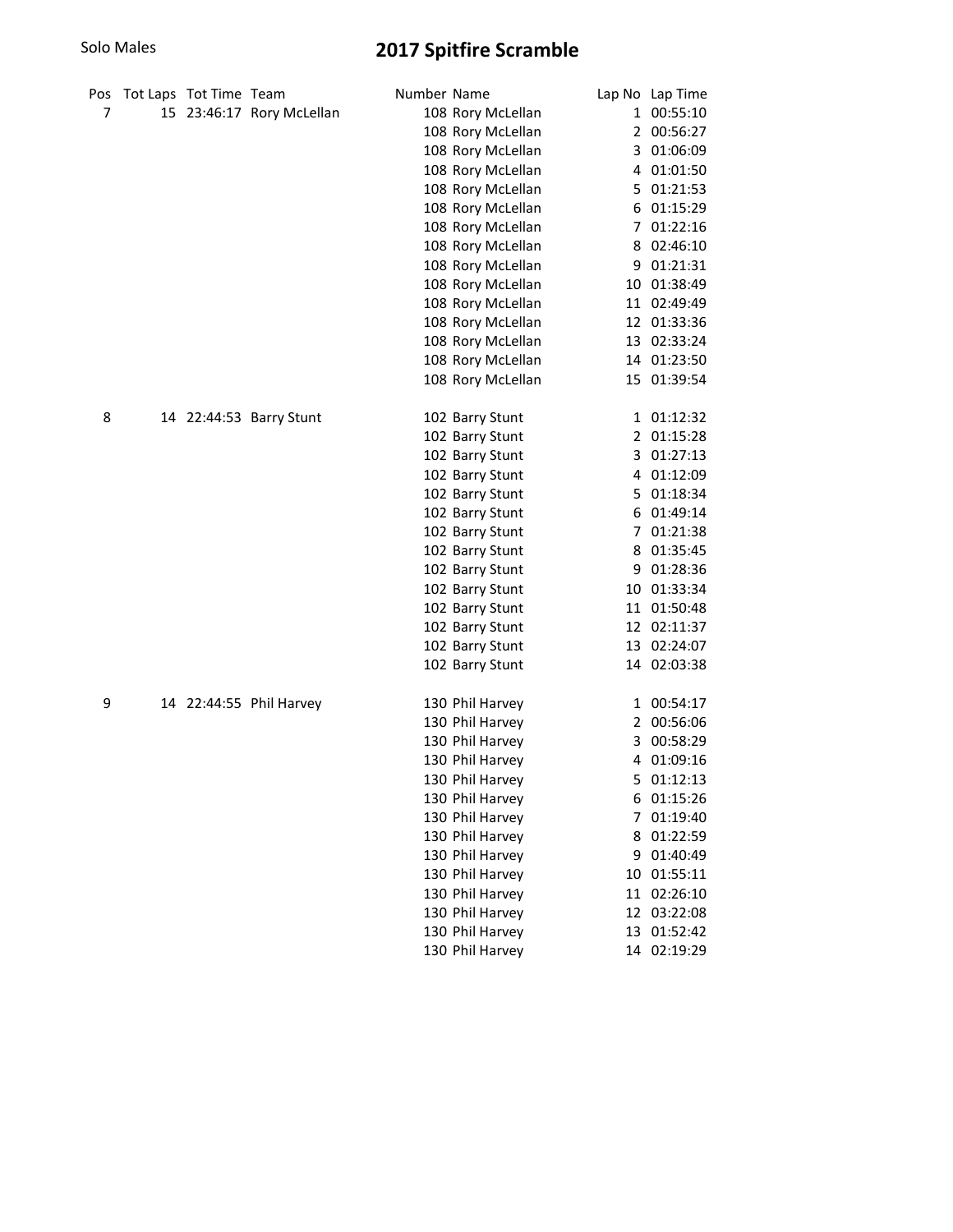| Pos |    | Tot Laps Tot Time Team |                               | Number Name |                       |    | Lap No Lap Time |
|-----|----|------------------------|-------------------------------|-------------|-----------------------|----|-----------------|
| 10  | 13 |                        | 16:27:15 David Hamilton       |             | 116 David Hamilton    |    | 1 00:51:58      |
|     |    |                        |                               |             | 116 David Hamilton    |    | 2 00:55:58      |
|     |    |                        |                               |             | 116 David Hamilton    |    | 3 00:55:23      |
|     |    |                        |                               |             | 116 David Hamilton    |    | 4 00:59:13      |
|     |    |                        |                               |             | 116 David Hamilton    |    | 5 01:01:33      |
|     |    |                        |                               |             | 116 David Hamilton    |    | 6 01:05:16      |
|     |    |                        |                               |             | 116 David Hamilton    |    | 7 01:06:59      |
|     |    |                        |                               |             | 116 David Hamilton    |    | 8 01:12:50      |
|     |    |                        |                               |             | 116 David Hamilton    |    | 9 01:10:20      |
|     |    |                        |                               |             | 116 David Hamilton    |    | 10 01:25:48     |
|     |    |                        |                               |             | 116 David Hamilton    |    | 11 01:36:10     |
|     |    |                        |                               |             | 116 David Hamilton    |    | 12 01:51:41     |
|     |    |                        |                               |             | 116 David Hamilton    |    | 13 02:14:06     |
| 11  |    |                        | 13 18:36:43 Stephen Templeton |             | 146 Stephen Templeton |    | 1 00:54:32      |
|     |    |                        |                               |             | 146 Stephen Templeton | 2  | 00:55:10        |
|     |    |                        |                               |             | 146 Stephen Templeton | 3  | 01:12:06        |
|     |    |                        |                               |             | 146 Stephen Templeton | 4  | 01:12:05        |
|     |    |                        |                               |             | 146 Stephen Templeton | 5  | 01:28:10        |
|     |    |                        |                               |             | 146 Stephen Templeton | 6  | 01:17:49        |
|     |    |                        |                               |             | 146 Stephen Templeton | 7  | 01:36:41        |
|     |    |                        |                               |             | 146 Stephen Templeton | 8  | 01:14:57        |
|     |    |                        |                               |             | 146 Stephen Templeton | 9  | 01:30:30        |
|     |    |                        |                               |             | 146 Stephen Templeton | 10 | 01:19:52        |
|     |    |                        |                               |             | 146 Stephen Templeton |    | 11 02:02:39     |
|     |    |                        |                               |             | 146 Stephen Templeton |    | 12 02:00:45     |
|     |    |                        |                               |             | 146 Stephen Templeton |    | 13 01:51:27     |
| 12  | 13 |                        | 24:22:01 Chris Harrison       |             | 110 Chris Harrison    |    | 1 00:54:17      |
|     |    |                        |                               |             | 110 Chris Harrison    |    | 2 00:56:05      |
|     |    |                        |                               |             | 110 Chris Harrison    |    | 3 00:58:30      |
|     |    |                        |                               |             | 110 Chris Harrison    |    | 4 01:10:04      |
|     |    |                        |                               |             | 110 Chris Harrison    |    | 5 01:12:43      |
|     |    |                        |                               |             | 110 Chris Harrison    | 6  | 02:55:52        |
|     |    |                        |                               |             | 110 Chris Harrison    | 7  | 01:05:09        |
|     |    |                        |                               |             | 110 Chris Harrison    | 8  | 01:49:51        |
|     |    |                        |                               |             | 110 Chris Harrison    |    | 9 06:53:31      |
|     |    |                        |                               |             | 110 Chris Harrison    |    | 10 01:51:44     |
|     |    |                        |                               |             | 110 Chris Harrison    |    | 11 01:42:37     |
|     |    |                        |                               |             | 110 Chris Harrison    |    | 12 01:40:33     |
|     |    |                        |                               |             | 110 Chris Harrison    |    | 13 01:11:05     |
| 13  |    |                        | 11 15:22:01 Peter Lane        |             | 147 Peter Lane        |    | 1 00:54:18      |
|     |    |                        |                               |             | 147 Peter Lane        |    | 2 00:56:30      |
|     |    |                        |                               |             | 147 Peter Lane        |    | 3 01:16:40      |
|     |    |                        |                               |             | 147 Peter Lane        |    | 4 01:08:03      |
|     |    |                        |                               |             | 147 Peter Lane        |    | 5 01:40:37      |
|     |    |                        |                               |             | 147 Peter Lane        |    | 6 01:13:58      |
|     |    |                        |                               |             | 147 Peter Lane        |    | 7 01:31:59      |
|     |    |                        |                               |             | 147 Peter Lane        |    | 8 01:53:40      |
|     |    |                        |                               |             | 147 Peter Lane        |    | 9 01:23:23      |
|     |    |                        |                               |             | 147 Peter Lane        |    | 10 01:50:07     |
|     |    |                        |                               |             | 147 Peter Lane        |    | 11 01:32:46     |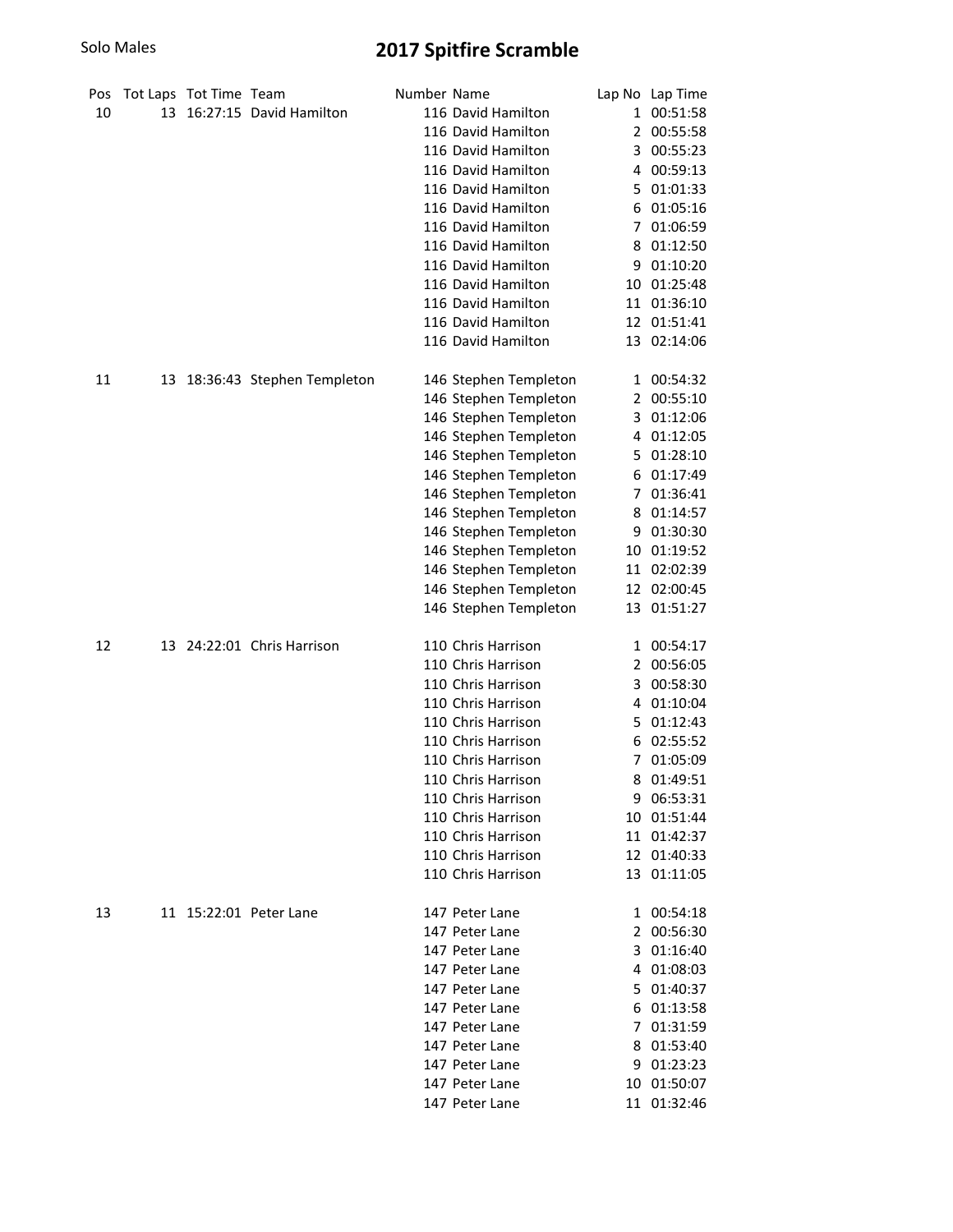| Pos | Tot Laps Tot Time Team |                          | Number Name |                  |    | Lap No Lap Time |
|-----|------------------------|--------------------------|-------------|------------------|----|-----------------|
| 14  |                        | 11 16:37:41 Leo Lundy    |             | 137 Leo Lundy    |    | 1 01:03:26      |
|     |                        |                          |             | 137 Leo Lundy    |    | 2 01:05:09      |
|     |                        |                          |             | 137 Leo Lundy    |    | 3 01:12:51      |
|     |                        |                          |             | 137 Leo Lundy    | 4  | 01:16:00        |
|     |                        |                          |             | 137 Leo Lundy    | 5. | 01:20:20        |
|     |                        |                          |             | 137 Leo Lundy    | 6  | 01:26:34        |
|     |                        |                          |             | 137 Leo Lundy    |    | 7 01:25:34      |
|     |                        |                          |             | 137 Leo Lundy    | 8  | 01:40:02        |
|     |                        |                          |             | 137 Leo Lundy    |    | 9 01:45:20      |
|     |                        |                          |             | 137 Leo Lundy    |    | 10 02:06:13     |
|     |                        |                          |             | 137 Leo Lundy    |    | 11 02:16:12     |
| 15  |                        | 11 17:55:09 Paul Smailes |             | 128 Paul Smailes |    | 1 01:01:36      |
|     |                        |                          |             | 128 Paul Smailes |    | 2 01:10:41      |
|     |                        |                          |             | 128 Paul Smailes |    | 3 01:30:29      |
|     |                        |                          |             | 128 Paul Smailes |    | 4 01:44:51      |
|     |                        |                          |             | 128 Paul Smailes |    | 5 01:44:17      |
|     |                        |                          |             | 128 Paul Smailes |    | 6 01:49:50      |
|     |                        |                          |             | 128 Paul Smailes |    | 7 01:43:05      |
|     |                        |                          |             | 128 Paul Smailes |    | 8 01:56:33      |
|     |                        |                          |             | 128 Paul Smailes |    | 9 01:44:32      |
|     |                        |                          |             | 128 Paul Smailes |    | 10 01:56:42     |
|     |                        |                          |             | 128 Paul Smailes |    | 11 01:32:33     |
| 16  |                        | 11 21:49:05 Mike Bristow |             | 112 Mike Bristow |    | 1 00:53:53      |
|     |                        |                          |             | 112 Mike Bristow |    | 2 00:55:34      |
|     |                        |                          |             | 112 Mike Bristow | 3  | 01:03:04        |
|     |                        |                          |             | 112 Mike Bristow | 4  | 01:08:19        |
|     |                        |                          |             | 112 Mike Bristow | 5. | 01:16:47        |
|     |                        |                          |             | 112 Mike Bristow | 6  | 01:11:42        |
|     |                        |                          |             | 112 Mike Bristow | 7  | 01:19:08        |
|     |                        |                          |             | 112 Mike Bristow | 8  | 01:37:27        |
|     |                        |                          |             | 112 Mike Bristow | 9  | 04:09:10        |
|     |                        |                          |             | 112 Mike Bristow |    | 10 05:45:13     |
|     |                        |                          |             | 112 Mike Bristow |    | 11 02:28:48     |
| 17  |                        | 11 23:54:57 Russel Lowe  |             | 127 Russel Lowe  |    | 1 00:59:14      |
|     |                        |                          |             | 127 Russel Lowe  |    | 2 01:05:26      |
|     |                        |                          |             | 127 Russel Lowe  |    | 3 01:11:51      |
|     |                        |                          |             | 127 Russel Lowe  |    | 4 01:57:30      |
|     |                        |                          |             | 127 Russel Lowe  |    | 5 01:37:42      |
|     |                        |                          |             | 127 Russel Lowe  |    | 6 01:28:46      |
|     |                        |                          |             | 127 Russel Lowe  |    | 7 02:19:52      |
|     |                        |                          |             | 127 Russel Lowe  |    | 8 05:07:25      |
|     |                        |                          |             | 127 Russel Lowe  |    | 9 02:30:51      |
|     |                        |                          |             | 127 Russel Lowe  |    | 10 03:08:34     |
|     |                        |                          |             | 127 Russel Lowe  |    | 11 02:27:46     |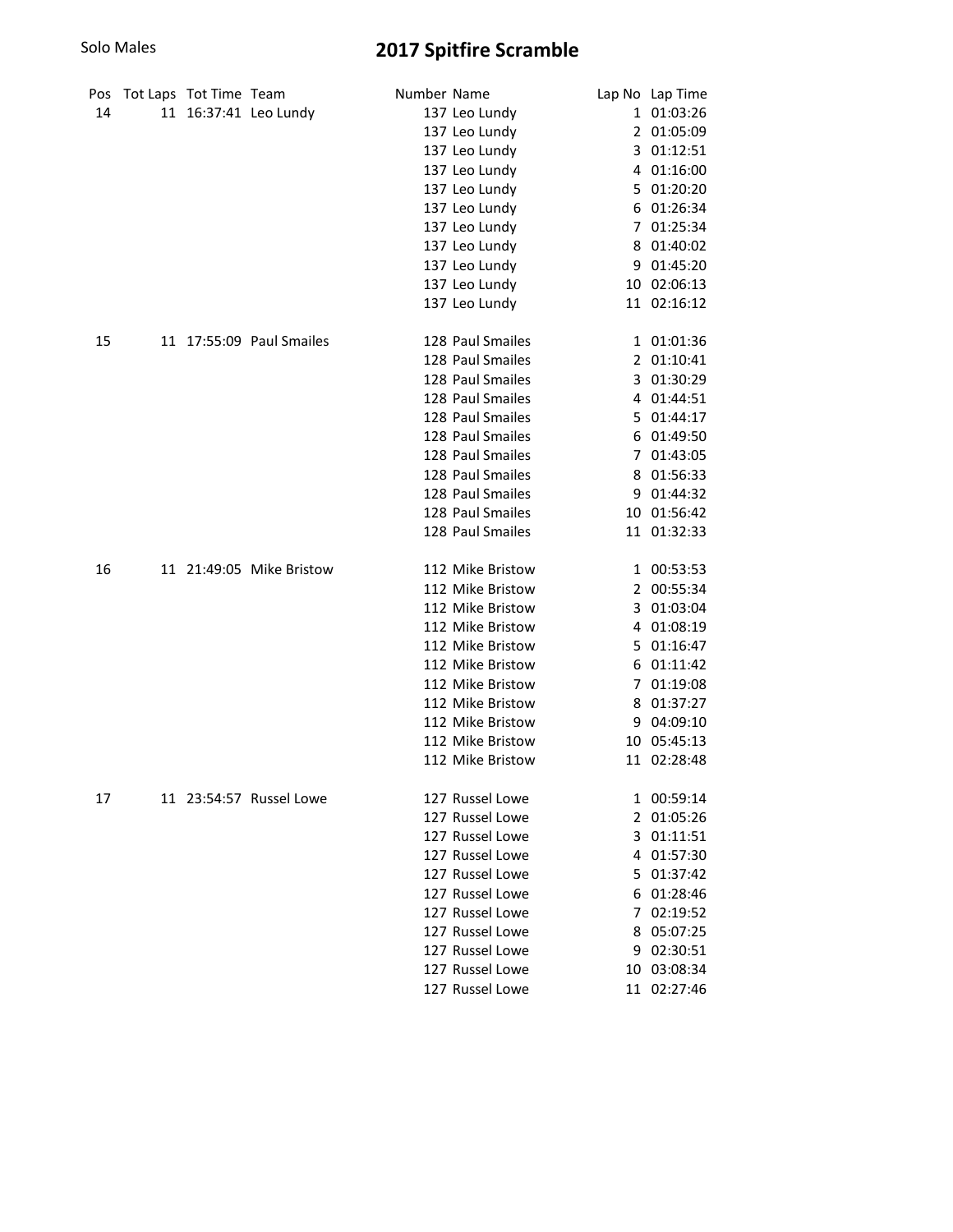| Pos |   | Tot Laps Tot Time Team |                               | Number Name |                       |   | Lap No Lap Time |
|-----|---|------------------------|-------------------------------|-------------|-----------------------|---|-----------------|
| 18  |   |                        | 10 14:26:15 Timothy Churchill |             | 122 Timothy Churchill |   | 1 00:55:10      |
|     |   |                        |                               |             | 122 Timothy Churchill |   | 2 00:56:23      |
|     |   |                        |                               |             | 122 Timothy Churchill | 3 | 01:00:38        |
|     |   |                        |                               |             | 122 Timothy Churchill |   | 4 01:07:25      |
|     |   |                        |                               |             | 122 Timothy Churchill |   | 5 01:44:14      |
|     |   |                        |                               |             | 122 Timothy Churchill | 6 | 01:29:01        |
|     |   |                        |                               |             | 122 Timothy Churchill |   | 7 01:46:35      |
|     |   |                        |                               |             | 122 Timothy Churchill | 8 | 01:36:19        |
|     |   |                        |                               |             | 122 Timothy Churchill |   | 9 01:47:02      |
|     |   |                        |                               |             | 122 Timothy Churchill |   | 10 02:03:28     |
| 19  | 9 |                        | 13:18:09 Mark Narramore       |             | 138 Mark Narramore    |   | 1 00:56:18      |
|     |   |                        |                               |             | 138 Mark Narramore    |   | 2 01:02:32      |
|     |   |                        |                               |             | 138 Mark Narramore    |   | 3 01:10:54      |
|     |   |                        |                               |             | 138 Mark Narramore    |   | 4 01:12:07      |
|     |   |                        |                               |             | 138 Mark Narramore    |   | 5 01:42:46      |
|     |   |                        |                               |             | 138 Mark Narramore    |   | 6 02:42:15      |
|     |   |                        |                               |             | 138 Mark Narramore    |   | 7 01:13:35      |
|     |   |                        |                               |             | 138 Mark Narramore    |   | 8 01:40:47      |
|     |   |                        |                               |             | 138 Mark Narramore    |   | 9 01:36:55      |
| 20  |   |                        | 9 22:46:48 Daniel Aldis       |             | 125 Daniel Aldis      |   | 1 01:02:08      |
|     |   |                        |                               |             | 125 Daniel Aldis      |   | 2 01:04:07      |
|     |   |                        |                               |             | 125 Daniel Aldis      |   | 3 01:18:58      |
|     |   |                        |                               |             | 125 Daniel Aldis      |   | 4 02:37:05      |
|     |   |                        |                               |             | 125 Daniel Aldis      |   | 5 01:15:52      |
|     |   |                        |                               |             | 125 Daniel Aldis      |   | 6 01:40:41      |
|     |   |                        |                               |             | 125 Daniel Aldis      | 7 | 11:27:36        |
|     |   |                        |                               |             | 125 Daniel Aldis      |   | 8 01:09:12      |
|     |   |                        |                               |             | 125 Daniel Aldis      |   | 9 01:11:09      |
| 21  |   |                        | 9 23:58:27 Graham Barthel     |             | 111 Graham Barthel    |   | 1 01:30:36      |
|     |   |                        |                               |             | 111 Graham Barthel    |   | 2 01:30:32      |
|     |   |                        |                               |             | 111 Graham Barthel    |   | 3 01:30:44      |
|     |   |                        |                               |             | 111 Graham Barthel    |   | 4 01:47:25      |
|     |   |                        |                               |             | 111 Graham Barthel    |   | 5 01:48:26      |
|     |   |                        |                               |             | 111 Graham Barthel    |   | 6 02:55:34      |
|     |   |                        |                               |             | 111 Graham Barthel    |   | 7 07:52:37      |
|     |   |                        |                               |             | 111 Graham Barthel    |   | 8 02:01:46      |
|     |   |                        |                               |             | 111 Graham Barthel    |   | 9 03:00:47      |
| 22  |   |                        | 9 24:46:15 Didier Raffray     |             | 126 Didier Raffray    |   | 1 00:55:28      |
|     |   |                        |                               |             | 126 Didier Raffray    |   | 2 01:00:59      |
|     |   |                        |                               |             | 126 Didier Raffray    |   | 3 01:03:59      |
|     |   |                        |                               |             | 126 Didier Raffray    |   | 4 01:22:23      |
|     |   |                        |                               |             | 126 Didier Raffray    |   | 5 15:25:52      |
|     |   |                        |                               |             | 126 Didier Raffray    |   | 6 01:11:00      |
|     |   |                        |                               |             | 126 Didier Raffray    |   | 7 01:15:20      |
|     |   |                        |                               |             | 126 Didier Raffray    |   | 8 01:09:27      |
|     |   |                        |                               |             | 126 Didier Raffray    |   | 9 01:21:47      |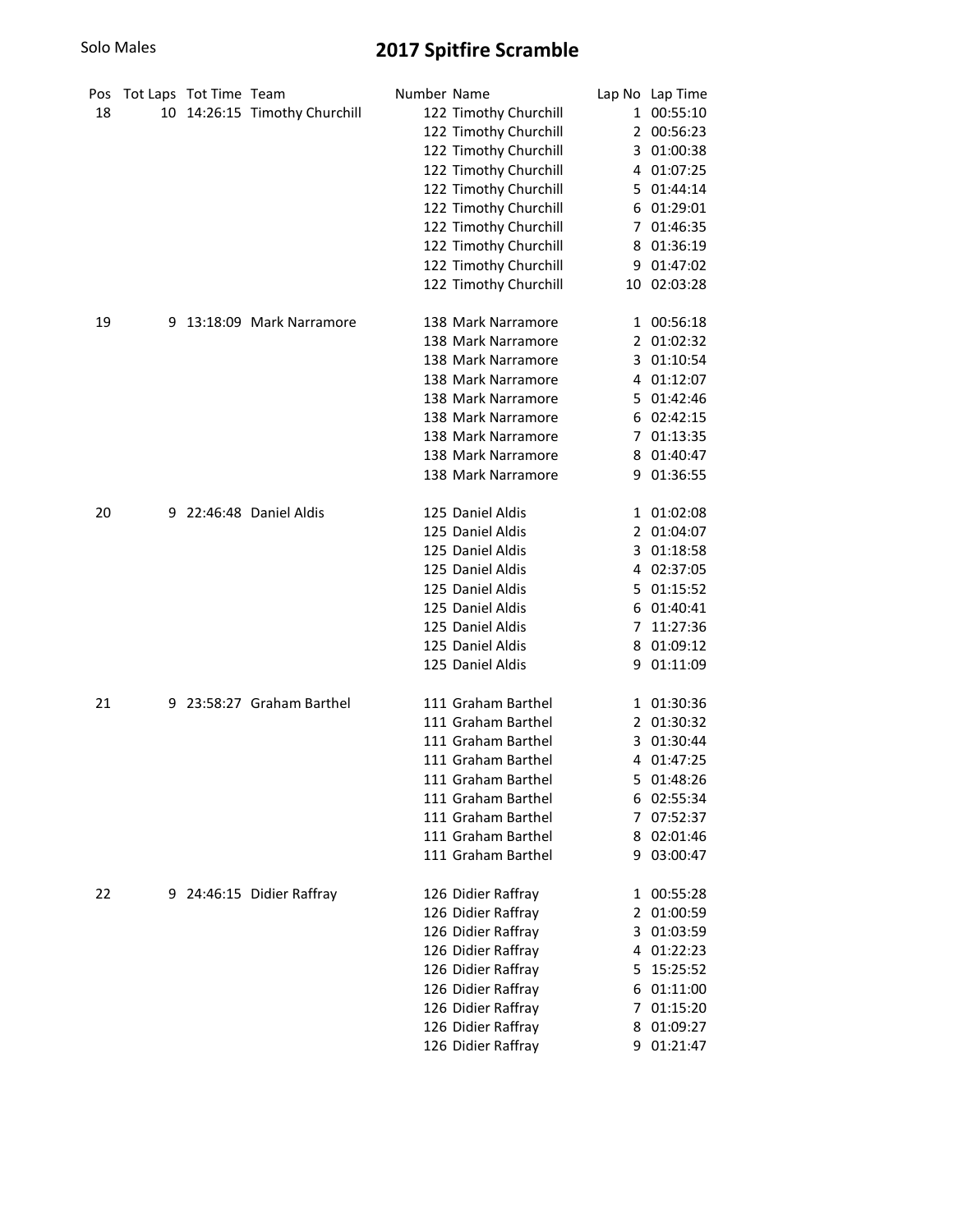| Pos<br>23 |   | Tot Laps Tot Time Team | 8 23:33:51 John Bush     | Number Name | 101 John Bush<br>101 John Bush<br>101 John Bush<br>101 John Bush<br>101 John Bush<br>101 John Bush<br>101 John Bush<br>101 John Bush                          | Lap No Lap Time<br>1 01:05:52<br>2 01:42:51<br>3 02:15:16<br>4 02:12:04<br>5 03:57:34<br>6 05:44:29<br>7 02:58:31<br>8 03:37:14 |
|-----------|---|------------------------|--------------------------|-------------|---------------------------------------------------------------------------------------------------------------------------------------------------------------|---------------------------------------------------------------------------------------------------------------------------------|
| 24        |   |                        | 7 06:30:31 Adam Hill     |             | 141 Adam Hill<br>141 Adam Hill<br>141 Adam Hill<br>141 Adam Hill<br>141 Adam Hill<br>141 Adam Hill<br>141 Adam Hill                                           | 1 00:43:48<br>2 00:45:45<br>3 00:51:40<br>4 00:54:49<br>5 00:59:59<br>6 01:06:51<br>7 01:07:39                                  |
| 25        | 7 |                        | 14:59:23 Craig Eccleston |             | 144 Craig Eccleston<br>144 Craig Eccleston<br>144 Craig Eccleston<br>144 Craig Eccleston<br>144 Craig Eccleston<br>144 Craig Eccleston<br>144 Craig Eccleston | 1 01:01:19<br>2 01:02:23<br>3 01:27:04<br>4 02:21:47<br>5 01:28:06<br>6 06:14:34<br>7 01:24:10                                  |
| 26        |   |                        | 7 21:29:43 Ciqala Burt   |             | 133 Ciqala Burt<br>133 Ciqala Burt<br>133 Ciqala Burt<br>133 Ciqala Burt<br>133 Ciqala Burt<br>133 Ciqala Burt<br>133 Ciqala Burt                             | 1 01:19:10<br>2 01:28:43<br>3 02:20:47<br>4 02:01:51<br>5 02:29:11<br>6 03:29:03<br>7 08:20:58                                  |
| 27        |   |                        | 6 09:00:44 Justin Ellis  |             | 105 Justin Ellis<br>105 Justin Ellis<br>105 Justin Ellis<br>105 Justin Ellis<br>105 Justin Ellis<br>105 Justin Ellis                                          | 1 01:02:08<br>2 01:04:08<br>3 01:20:15<br>4 02:35:45<br>5 01:15:58<br>6 01:42:30                                                |
| 28        |   |                        | 6 20:13:11 Duncan Gordon |             | 121 Duncan Gordon<br>121 Duncan Gordon<br>121 Duncan Gordon<br>121 Duncan Gordon<br>121 Duncan Gordon<br>121 Duncan Gordon                                    | 1 00:49:08<br>2 00:54:04<br>3 01:10:50<br>4 03:19:14<br>5 05:24:12<br>6 08:35:43                                                |
| 29        |   |                        | 5 09:53:54 Mike Diver    |             | 119 Mike Diver<br>119 Mike Diver<br>119 Mike Diver<br>119 Mike Diver<br>119 Mike Diver                                                                        | 1 01:05:09<br>2 01:27:44<br>3 01:54:31<br>4 02:10:49<br>5 03:15:41                                                              |